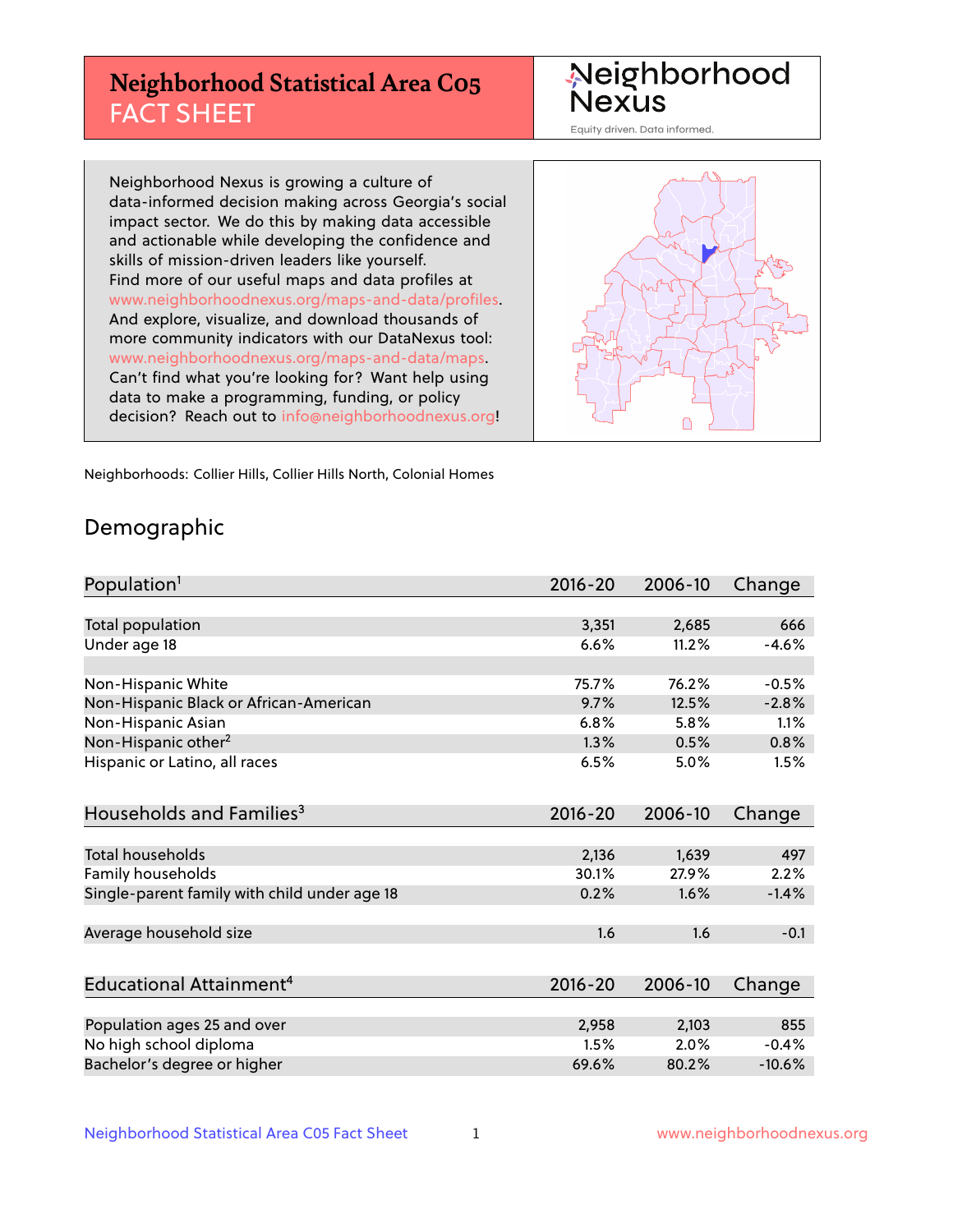# Change Measures, continued...

| Employment <sup>5</sup>                                                                               | $2016 - 20$   | 2006-10      | Change         |
|-------------------------------------------------------------------------------------------------------|---------------|--------------|----------------|
|                                                                                                       |               |              |                |
| Total workers residing in Neighborhood Statistical Area<br>Workers with earnings \$1250/month or less | 1,689<br>8.5% | 987<br>11.0% | 702<br>$-2.6%$ |
|                                                                                                       | 15.3%         | 37.2%        | $-21.9%$       |
| Workers with earnings \$1251/month to \$3333/month<br>Workers with earnings greater than \$3333/month | 76.3%         | 51.8%        | 24.5%          |
|                                                                                                       |               |              |                |
| Total jobs located in Neighborhood Statistical Area                                                   | 2,650         | 840          | 1,810          |
| Jobs with earnings \$1250/month or less                                                               | 11.7%         | 54.8%        | $-43.1%$       |
| Jobs with earnings \$1251/month to \$3333/month                                                       | 30.3%         | 32.4%        | $-2.0%$        |
| Jobs with earnings greater than \$3333/month                                                          | 58.0%         | 12.9%        | 45.1%          |
|                                                                                                       |               |              |                |
| Jobs/workers ratio                                                                                    | 1.6           | 0.9          | 0.7            |
|                                                                                                       |               |              |                |
| Income and Poverty <sup>6</sup>                                                                       | $2016 - 20$   | 2006-10      | Change         |
|                                                                                                       |               |              |                |
| Median household income                                                                               | \$77,874      | \$71,731     | \$6,143        |
|                                                                                                       |               |              |                |
| Population for whom poverty status is determined                                                      | 3,351         | 2,685        | 666            |
| Population below poverty                                                                              | 14.0%         | 7.3%         | 6.7%           |
| Housing <sup>7</sup>                                                                                  | $2016 - 20$   | 2006-10      | Change         |
|                                                                                                       |               |              |                |
| Total housing units                                                                                   | 2,389         | 1,973        | 417            |
| Occupied housing units                                                                                | 89.4%         | 83.1%        | 6.3%           |
| Vacant housing units                                                                                  | 10.6%         | 16.9%        | $-6.3%$        |
|                                                                                                       |               |              |                |
| Occupied housing units                                                                                | 2,136         | 1,639        | 497            |
| Owner occupied housing units                                                                          | 43.3%         | 36.2%        | 7.1%           |
| Renter occupied housing units                                                                         | 56.7%         | 63.8%        | $-7.1%$        |
|                                                                                                       |               |              |                |
| Access to a Vehicle <sup>8</sup>                                                                      | $2016 - 20$   | 2006-10      | Change         |
|                                                                                                       |               |              |                |
| Occupied housing units                                                                                | 2,136         | 1,639        | 497            |
| No vehicle available                                                                                  | 10.7%         | 8.1%         | 2.6%           |
| Crime Rates, per 10,000 Population <sup>9</sup>                                                       | 2017-21       | 2012-16      | Change         |
|                                                                                                       |               |              |                |
| All Part I crimes                                                                                     | 288.9         | 359.3        | $-70.4$        |
| Violent crime                                                                                         | 16.1          | 21.8         | $-5.7$         |
| Murder                                                                                                | 1.2           | 0.0          | 1.2            |
| Robbery                                                                                               | 6.0           | 12.8         | $-6.8$         |
| Aggravated assault                                                                                    | 9.0           | 9.0          | $-0.1$         |
| Property crime                                                                                        | 272.8         | 337.4        | $-64.7$        |
| <b>Burglary</b>                                                                                       | 40.0          | 53.5         | $-13.5$        |
| Larceny                                                                                               | 194.6         | 245.5        | $-51.0$        |
| Vehicle theft                                                                                         | 38.2          | 38.4         | $-0.2$         |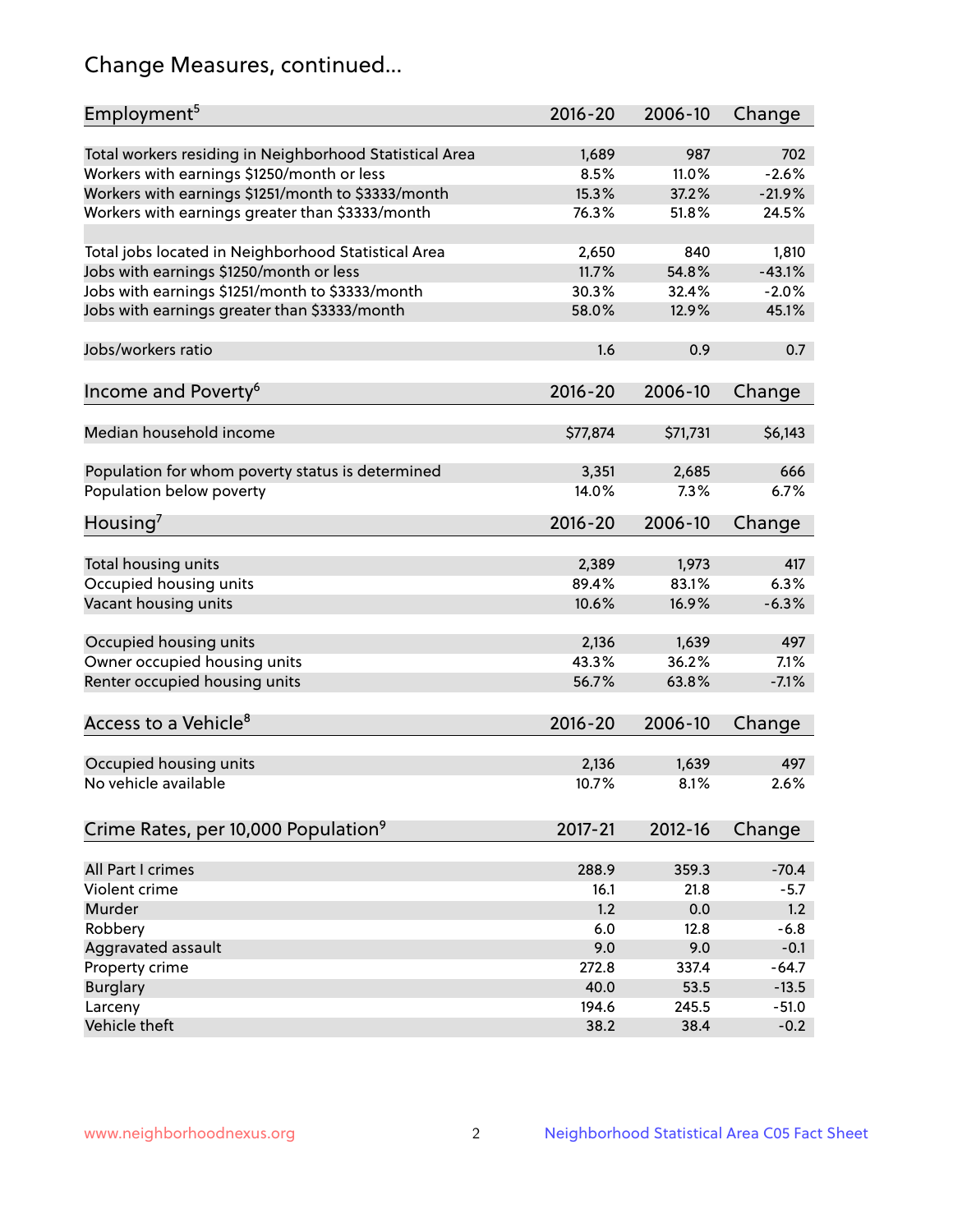# Current Data: Demographic

| Sex and Age, 2016-20 <sup>10</sup>                    | Estimate        | Margin of Error |
|-------------------------------------------------------|-----------------|-----------------|
| Total population                                      | 3,351           | $\pm 488$       |
| Male                                                  | 46.0%           | $\pm$ 5.4%      |
| Female                                                | 54.0%           | ±6.3%           |
| Under 5 years                                         | 3.2%            | $\pm 2.5\%$     |
| 5 to 9 years                                          | 1.6%            | $\pm 1.6\%$     |
| 10 to 14 years                                        | 0.7%            | $\pm 1.2\%$     |
| 15 to 19 years                                        | 1.4%            | $\pm1.7\%$      |
| 20 to 24 years                                        | 4.9%            | $\pm$ 3.1%      |
| 25 to 34 years                                        | 43.0%           | $\pm$ 7.9%      |
| 35 to 44 years                                        | 14.7%           | $\pm 4.8\%$     |
| 45 to 54 years                                        | 6.2%            | $\pm 2.9\%$     |
| 55 to 59 years                                        | 5.9%            | $\pm 3.0\%$     |
| 60 to 64 years                                        | 5.0%            | $\pm$ 4.0%      |
| 65 to 74 years                                        | 10.4%           | $\pm$ 4.5%      |
| 75 to 84 years                                        | 2.8%            | ±1.8%           |
| 85 years and over                                     | 0.4%            | $\pm$ 0.9%      |
| Median age (years)                                    | 33.7            | $\pm$ 0.7       |
| Race and Ethnicity, 2016-20 <sup>11</sup>             | <b>Estimate</b> | Margin of Error |
| Total population                                      | 3,351           | $\pm$ 488       |
| Hispanic or Latino (of any race)                      | 6.5%            | $\pm$ 5.0%      |
| Not Hispanic or Latino                                | 93.5%           | ±1.8%           |
| White alone                                           | 75.7%           | $\pm$ 8.3%      |
| Black or African American alone                       | 9.7%            | $\pm$ 6.0%      |
| American Indian and Alaska Native alone               | 0.1%            | $\pm$ 0.6%      |
| Asian alone                                           | 6.8%            | $\pm$ 4.4%      |
| Native Hawaiian and other Pacific Islander alone      | 0.0%            | $\pm$ 0.5%      |
| Some other race alone                                 | 0.5%            | $\pm$ 0.8%      |
| Two or more races                                     | 0.7%            | $\pm 1.3\%$     |
| U.S. Citizenship Status, 2016-20 <sup>12</sup>        | <b>Estimate</b> | Margin of Error |
| Foreign-born population                               | 297             | $\pm$ 182       |
| Naturalized U.S. citizen                              | 48.1%           | $\pm 24.0\%$    |
| Not a U.S. citizen                                    | 51.9%           | $\pm$ 34.6%     |
| Citizen, Voting Age Population, 2016-20 <sup>13</sup> | Estimate        | Margin of Error |
| Citizen, 18 and over population                       | 3,004           | $\pm 419$       |
| Male                                                  | 45.7%           | $\pm$ 7.1%      |
| Female                                                | 54.3%           | ±6.8%           |
|                                                       |                 |                 |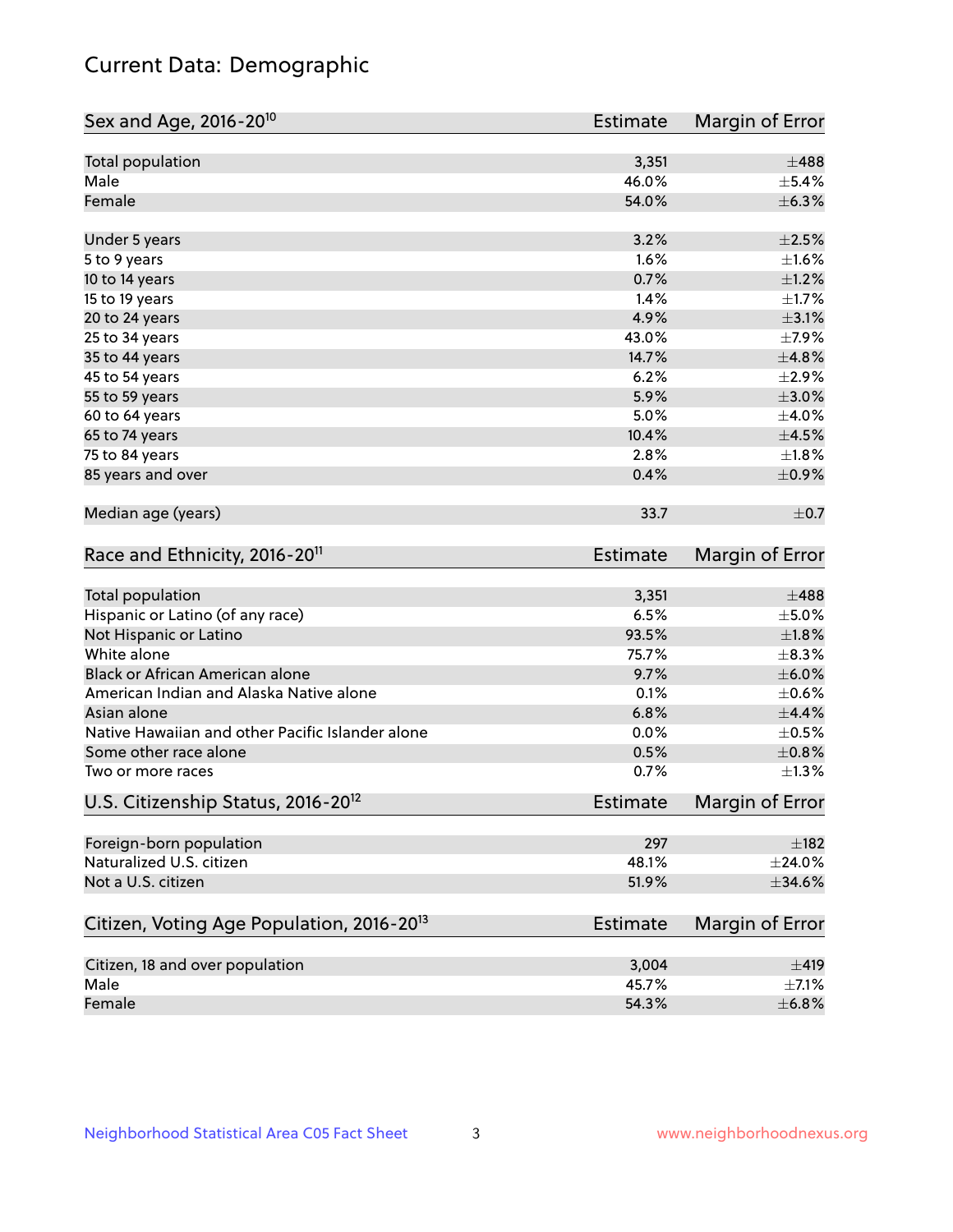# Current Data: Economic

| Income, 2016-20 <sup>14</sup>                           | Estimate  | Margin of Error |
|---------------------------------------------------------|-----------|-----------------|
|                                                         |           |                 |
| All households                                          | 2,136     | $\pm 272$       |
| Less than \$10,000                                      | 8.5%      | ±4.3%           |
| \$10,000 to \$14,999                                    | 1.4%      | $\pm1.7\%$      |
| \$15,000 to \$24,999                                    | 5.7%      | $\pm$ 5.0%      |
| \$25,000 to \$34,999                                    | 5.3%      | $\pm$ 3.4%      |
| \$35,000 to \$49,999                                    | 9.3%      | $\pm$ 6.1%      |
| \$50,000 to \$74,999                                    | 17.8%     | $\pm$ 7.3%      |
| \$75,000 to \$99,999                                    | 17.4%     | $\pm$ 6.6%      |
| \$100,000 to \$149,999                                  | 17.2%     | $\pm$ 7.3%      |
| \$150,000 to \$199,999                                  | 8.1%      | $\pm$ 5.7%      |
| \$200,000 or more                                       | 9.4%      | $\pm$ 4.4%      |
| Median household income (dollars)                       | \$77,874  | $\pm$ 5,675     |
| Mean household income (dollars)                         | \$98,621  | ±13,942         |
| Households with earnings                                | 87.1%     | $\pm$ 7.1%      |
| Mean earnings (dollars)                                 | \$102,481 | ±12,587         |
| Households with Social Security                         | 14.8%     | $\pm$ 4.2%      |
| Mean Social Security income (dollars)                   | \$18,055  | ±3,890          |
| Households with retirement income                       | 7.1%      | $\pm 4.0\%$     |
| Mean retirement income (dollars)                        | \$29,947  | ±11,970         |
| Households with Supplemental Security Income            | 0.7%      | $\pm 1.1\%$     |
| Mean Supplemental Security Income (dollars)             | \$2,589   | $\pm$ 7,645     |
| Households with cash public assistance income           | 1.9%      | $\pm$ 1.3%      |
| Mean cash public assistance income (dollars)            | \$0       | $\pm 0$         |
| Households with Food Stamp/SNAP benefits in the past 12 | 3.0%      | $\pm 2.1\%$     |
| months                                                  |           |                 |
| Family households                                       | 643       | $\pm$ 198       |
| Less than \$10,000                                      | 6.1%      | $\pm$ 8.8%      |
| \$10,000 to \$14,999                                    | 0.0%      | $\pm 2.5\%$     |
| \$15,000 to \$24,999                                    | 5.7%      | $\pm$ 9.4%      |
|                                                         |           |                 |
| \$25,000 to \$34,999                                    | 0.4%      | $\pm$ 3.7%      |
| \$35,000 to \$49,999                                    | 3.3%      | $\pm$ 6.4%      |
| \$50,000 to \$74,999                                    | 9.5%      | $\pm$ 11.0%     |
| \$75,000 to \$99,999                                    | 10.0%     | $\pm$ 7.1%      |
| \$100,000 to \$149,999                                  | 25.7%     | ±15.7%          |
| \$150,000 to \$199,999                                  | 15.4%     | ±14.2%          |
| \$200,000 or more                                       | 23.9%     | $\pm$ 11.2%     |
| Median family income (dollars)                          | \$122,431 | ±15,631         |
| Mean family income (dollars)                            | \$153,292 | $±$ 25,569      |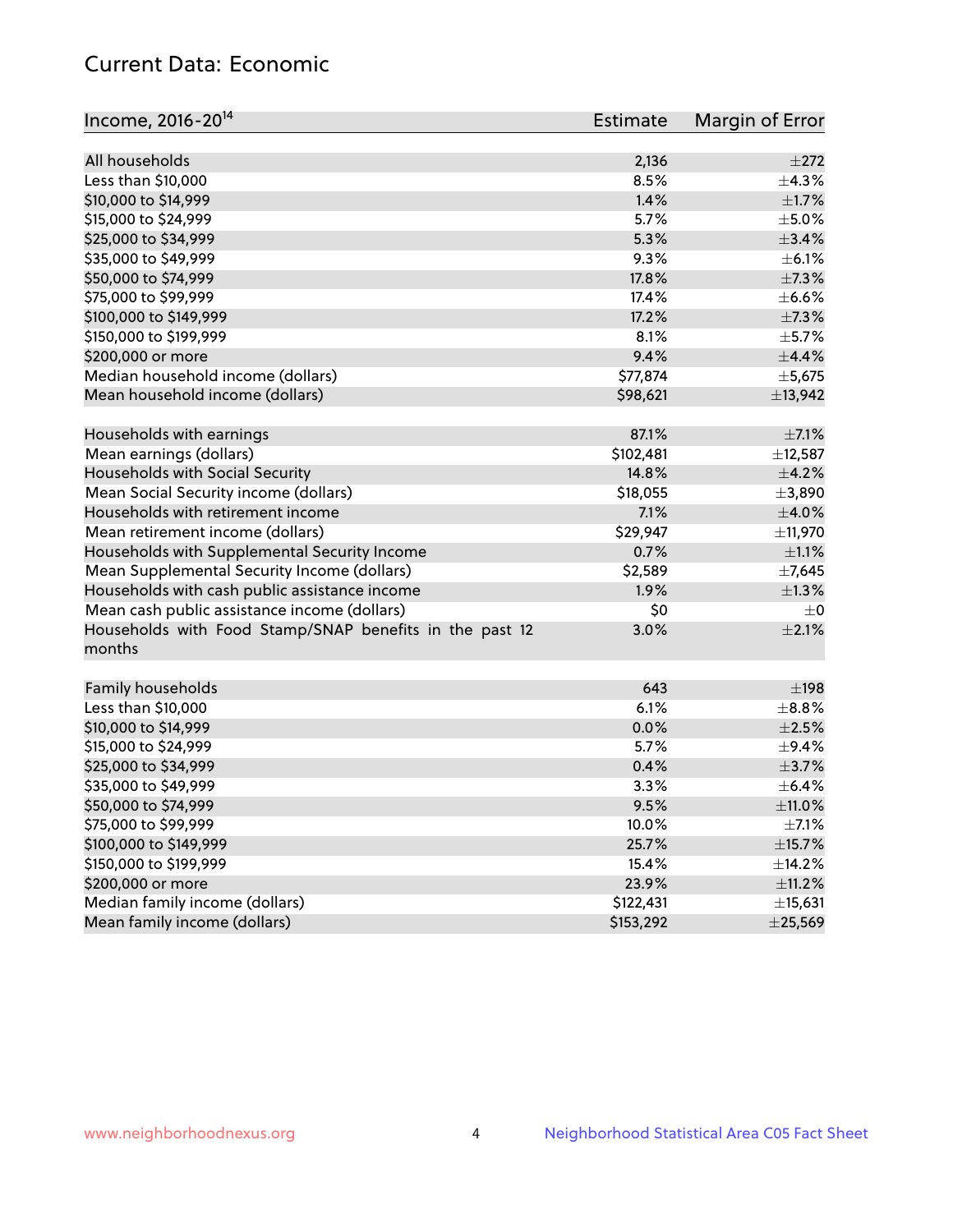# Current Data: Economic, continued...

| Income, 2016-20, continued <sup>15</sup>                                                   | <b>Estimate</b> | Margin of Error        |
|--------------------------------------------------------------------------------------------|-----------------|------------------------|
|                                                                                            |                 |                        |
| Nonfamily households                                                                       | 1,493           | $\pm 218$              |
| Median nonfamily income (dollars)                                                          | \$68,217        | $\pm$ 4,414            |
| Mean nonfamily income (dollars)                                                            | \$74,947        | ±11,426                |
| Median earnings for workers (dollars)                                                      | \$57,140        | ±4,010                 |
| Median earnings for male full-time, year-round workers<br>(dollars)                        | \$75,005        | ±9,074                 |
| Median earnings for female full-time, year-round workers<br>(dollars)                      | \$61,654        | ±6,807                 |
| Per capita income (dollars)                                                                | \$62,774        | $\pm$ 7,023            |
| Families Below Poverty Level, 2016-20 <sup>16</sup>                                        | <b>Estimate</b> | <b>Margin of Error</b> |
|                                                                                            |                 |                        |
| <b>All Families</b>                                                                        | 643             | $\pm$ 198              |
| Percent below poverty                                                                      | 11.5%           | ±11.8%                 |
| Families with related children under 18 years                                              | 158             | $\pm$ 93               |
| Percent below poverty                                                                      | 0.3%            | ±18.0%                 |
| Families with related children under 5 years only                                          | 80              | $+81$                  |
| Percent below poverty                                                                      | 0.0%            | ±35.0%                 |
| Married couple families                                                                    | 549             | $\pm$ 184              |
| Percent below poverty                                                                      | 13.4%           | ±13.7%                 |
| Married couple families with related children under 18 years                               | 131             | $\pm 80$               |
| Percent below poverty                                                                      | $0.0\%$         | ±12.3%                 |
| Married couple families with related children under 5 years                                | 80              | $\pm$ 74               |
| Percent below poverty                                                                      | $0.0\%$         | ±20.2%                 |
|                                                                                            |                 |                        |
| Families with female householder, no spouse present                                        | 94              | $\pm$ 87               |
| Percent below poverty                                                                      | 0.5%            | ±17.7%                 |
| Families with female householder, no spouse present with                                   | 26              | $\pm$ 41               |
| related children under 18 years                                                            |                 |                        |
| Percent below poverty                                                                      | 1.7%            | ±63.8%                 |
| Families with female householder, no spouse present with<br>related children under 5 years | 0               | $\pm 23$               |
| Percent below poverty                                                                      | $\ddagger$      | $\ddagger$             |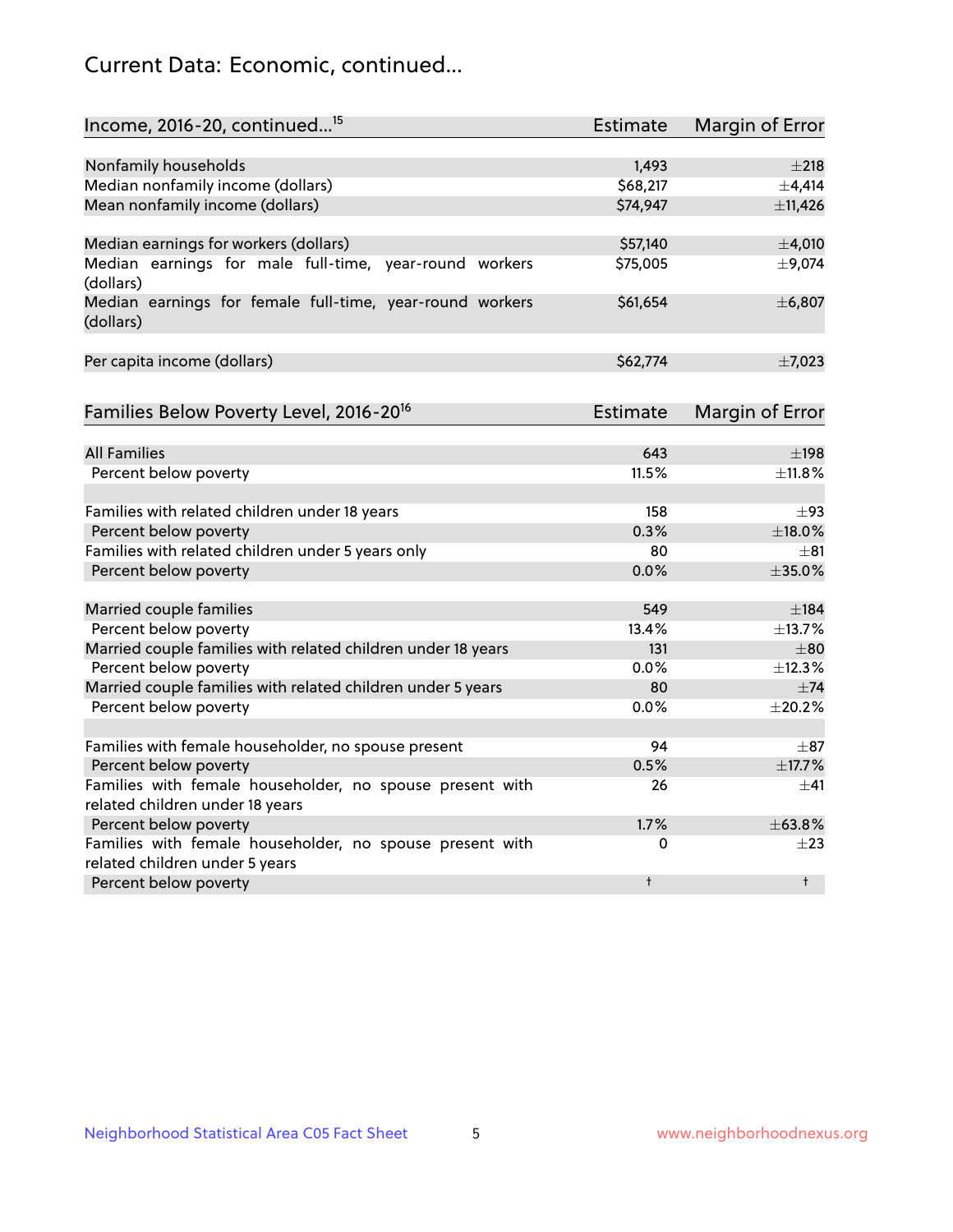# Current Data: Economic, continued...

| People Below Poverty Level, 2016-20 <sup>17</sup> | <b>Estimate</b> | Margin of Error |
|---------------------------------------------------|-----------------|-----------------|
|                                                   |                 |                 |
| Total population                                  | 3,351           | $\pm 488$       |
| Percent below poverty                             | 14.0%           | $\pm$ 5.9%      |
| Population under 18 years                         | 220             | ±134            |
| Percent below poverty                             | 0.4%            | $\pm 25.5\%$    |
| Population 18 years and over                      | 3,131           | $\pm$ 471       |
| Percent below poverty                             | 14.9%           | $+5.2%$         |
| Population 18 to 64 years                         | 2,676           | ±441            |
| Percent below poverty                             | 11.4%           | $\pm$ 4.9%      |
| Population 65 years and over                      | 456             | ±168            |
| Percent below poverty                             | 35.9%           | $\pm 20.4\%$    |

| Poverty by Race/Ethnicity, 2016-20 <sup>18</sup> | Estimate |             |
|--------------------------------------------------|----------|-------------|
|                                                  |          |             |
| Non-Hispanic White population                    | 2,538    | $\pm 462$   |
| Percent below poverty                            | $7.4\%$  | $\pm$ 5.4%  |
| <b>Black population</b>                          | 448      | $+247$      |
| Percent below poverty                            | 59.7%    | $\pm$ 11.7% |
| Asian population                                 | 298      | $\pm 163$   |
| Percent below poverty                            | 3.7%     | ±13.3%      |
| Hispanic or Latino population                    | 216      | $\pm$ 172   |
| Percent below poverty                            | 58.1%    | $\pm$ 57.9% |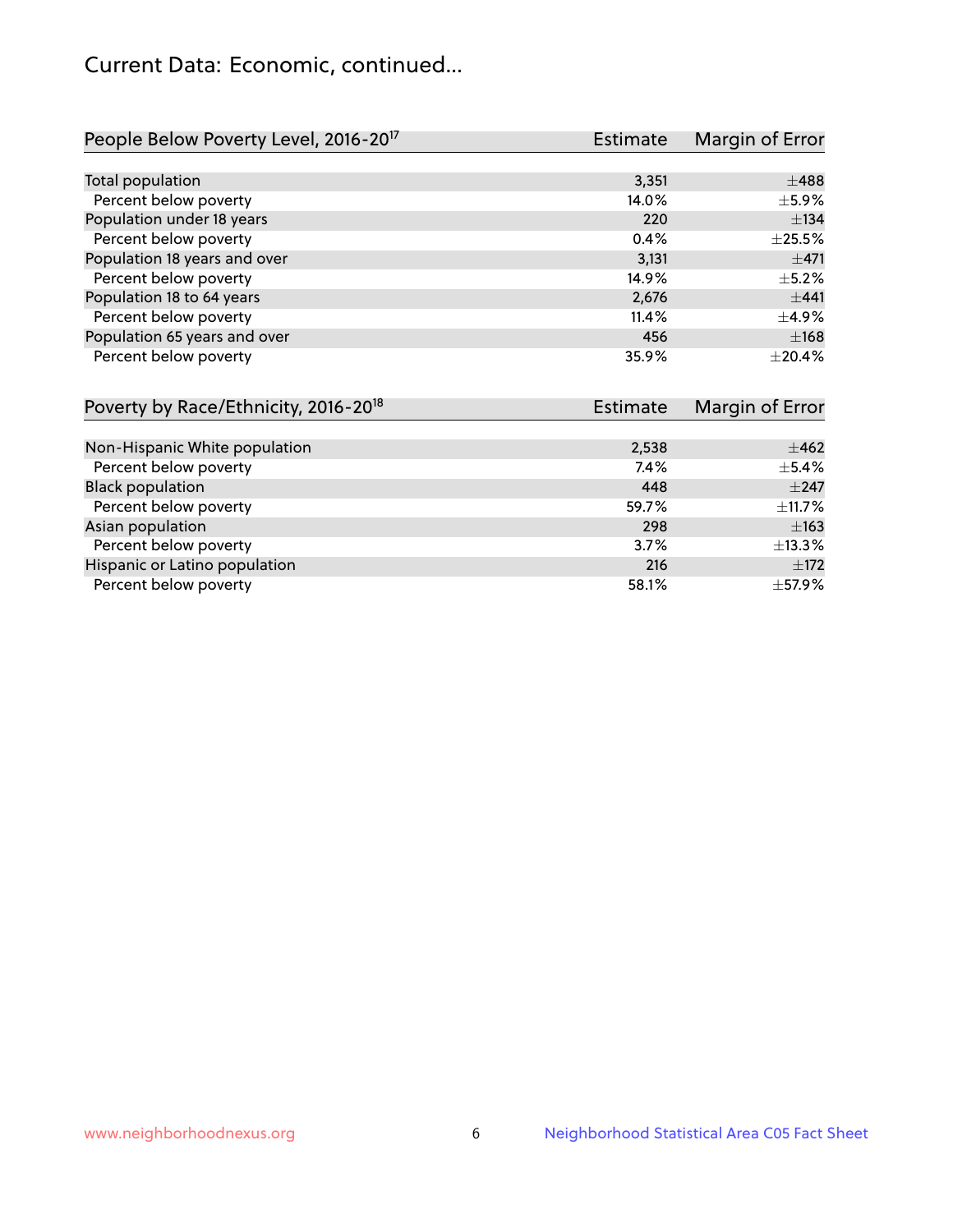# Current Data: Employment

| Employment Status, 2016-20 <sup>19</sup>                                    | <b>Estimate</b> | Margin of Error |
|-----------------------------------------------------------------------------|-----------------|-----------------|
|                                                                             |                 |                 |
| Population 16 years and over                                                | 3,142           | $\pm$ 467       |
| In labor force                                                              | 81.0%           | $\pm$ 6.7%      |
| Civilian labor force                                                        | 81.0%           | ±6.7%           |
| Employed                                                                    | 78.9%           | $\pm$ 6.9%      |
| Unemployed                                                                  | 2.1%            | $\pm$ 3.7%      |
| <b>Armed Forces</b>                                                         | 0.0%            | $\pm 2.3\%$     |
| Not in labor force                                                          | 19.0%           | $\pm$ 5.7%      |
| Civilian labor force                                                        | 2,545           | ±434            |
| <b>Unemployment Rate</b>                                                    | 2.6%            | $\pm$ 4.5%      |
| Females 16 years and over                                                   | 1,724           | $\pm$ 329       |
| In labor force                                                              | 74.1%           | ±11.4%          |
| Civilian labor force                                                        | 74.1%           | ±11.4%          |
| Employed                                                                    | 72.7%           | $\pm$ 11.4%     |
| Own children of the householder under 6 years                               | 116             | $\pm$ 88        |
| All parents in family in labor force                                        | 73.7%           | ±37.4%          |
| Own children of the householder 6 to 17 years                               | 81              | $\pm 63$        |
| All parents in family in labor force                                        | 58.6%           | ±63.4%          |
|                                                                             |                 |                 |
| Industry, 2016-20 <sup>20</sup>                                             | <b>Estimate</b> | Margin of Error |
|                                                                             |                 |                 |
| Civilian employed population 16 years and over                              | 2,481           | $\pm$ 428       |
| Agriculture, forestry, fishing and hunting, and mining                      | 0.0%            | $\pm$ 0.9%      |
| Construction                                                                | 2.1%            | $\pm 2.8\%$     |
| Manufacturing                                                               | 3.7%            | $\pm 2.9\%$     |
| Wholesale trade                                                             | 8.7%            | $\pm$ 4.9%      |
| Retail trade                                                                | 3.6%            | $\pm 2.7\%$     |
| Transportation and warehousing, and utilities                               | 3.0%            | $\pm 2.4\%$     |
| Information                                                                 | 2.9%            | $\pm 3.0\%$     |
| Finance and insurance, and real estate and rental and leasing               | 13.3%           | ±4.8%           |
| Professional, scientific, and management, and administrative                | 29.3%           | $\pm 8.1\%$     |
| and waste management services                                               |                 |                 |
| Educational services, and health care and social assistance                 | 20.7%           | ±6.9%           |
| Arts, entertainment, and recreation, and accommodation and<br>food services | 6.0%            | $\pm$ 4.4%      |
| Other services, except public administration                                | 4.5%            | ±4.8%           |
| Public administration                                                       | 2.1%            | $\pm 2.4\%$     |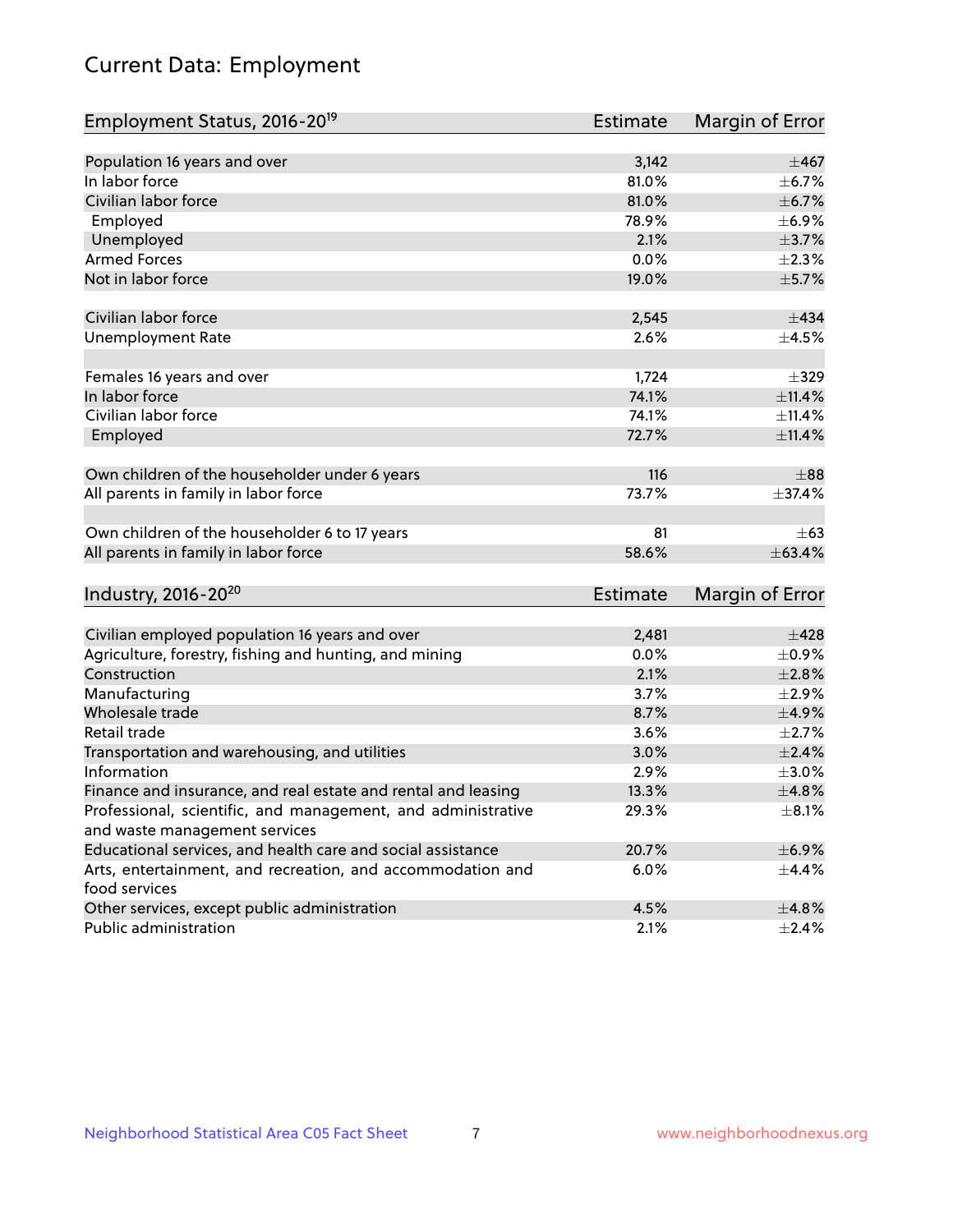# Current Data: Employment, continued...

| Occupation, 2016-20 <sup>21</sup>                                                                       | <b>Estimate</b> | Margin of Error |
|---------------------------------------------------------------------------------------------------------|-----------------|-----------------|
| Civilian employed population 16 years and over                                                          | 2,481           | $\pm 428$       |
| Management, business, science, and arts occupations                                                     | 64.0%           | $\pm$ 7.2%      |
| Service occupations                                                                                     | 8.8%            | $\pm$ 5.3%      |
| Sales and office occupations                                                                            | 23.0%           | $\pm$ 6.9%      |
| Natural resources, construction, and maintenance occupations                                            | 0.9%            | $\pm1.6\%$      |
| Production, transportation, and material moving occupations                                             | 3.3%            | $\pm 2.8\%$     |
| Class of Worker, 2016-20 <sup>22</sup>                                                                  | <b>Estimate</b> | Margin of Error |
| Civilian employed population 16 years and over                                                          | 2,481           | $\pm 428$       |
| Private wage and salary workers                                                                         | 91.9%           | ±22.3%          |
| Government workers                                                                                      | 6.5%            | $\pm$ 4.5%      |
| Self-employed in own not incorporated business workers                                                  | 1.6%            | $\pm 1.9\%$     |
| Unpaid family workers                                                                                   | 0.0%            | $\pm$ 0.9%      |
|                                                                                                         |                 |                 |
| Job Flows, 2019 <sup>23</sup>                                                                           |                 | 2019            |
| Total Jobs in Neighborhood Statistical Area                                                             |                 | 2,650           |
| Held by residents of Neighborhood Statistical Area                                                      |                 | 0.5%            |
| Held by non-residents of Neighborhood Statistical Area                                                  |                 | 99.5%           |
|                                                                                                         |                 |                 |
| Jobs by Industry Sector, 2019 <sup>24</sup>                                                             |                 | 2019            |
| Total Jobs in Neighborhood Statistical Area                                                             |                 | 2,650           |
| <b>Goods Producing sectors</b>                                                                          |                 | 0.0%            |
| Trade, Transportation, and Utilities sectors                                                            |                 | 3.6%            |
| All Other Services sectors                                                                              |                 | 96.4%           |
| Total Jobs in Neighborhood Statistical<br>held<br>by<br>Area<br>Neighborhood Statistical Area residents |                 | 13              |
| <b>Goods Producing sectors</b>                                                                          |                 | 0.0%            |
| Trade, Transportation, and Utilities sectors                                                            |                 | 30.8%           |
| All Other Services sectors                                                                              |                 | 69.2%           |
| Jobs by Earnings, 2019 <sup>25</sup>                                                                    |                 | 2019            |
| Total Jobs in Neighborhood Statistical Area                                                             |                 | 2,650           |
| Jobs with earnings \$1250/month or less                                                                 |                 | 11.7%           |
| Jobs with earnings \$1251/month to \$3333/month                                                         |                 | 30.3%           |
| Jobs with earnings greater than \$3333/month                                                            |                 | 58.0%           |
| Neighborhood Statistical<br>Jobs<br>in<br>held<br>by<br>Total<br>Area                                   |                 | 13              |
| Neighborhood Statistical Area residents<br>Jobs with earnings \$1250/month or less                      |                 |                 |
| Jobs with earnings \$1251/month to \$3333/month                                                         |                 | 0.0%<br>46.2%   |
| Jobs with earnings greater than \$3333/month                                                            |                 | 53.8%           |
|                                                                                                         |                 |                 |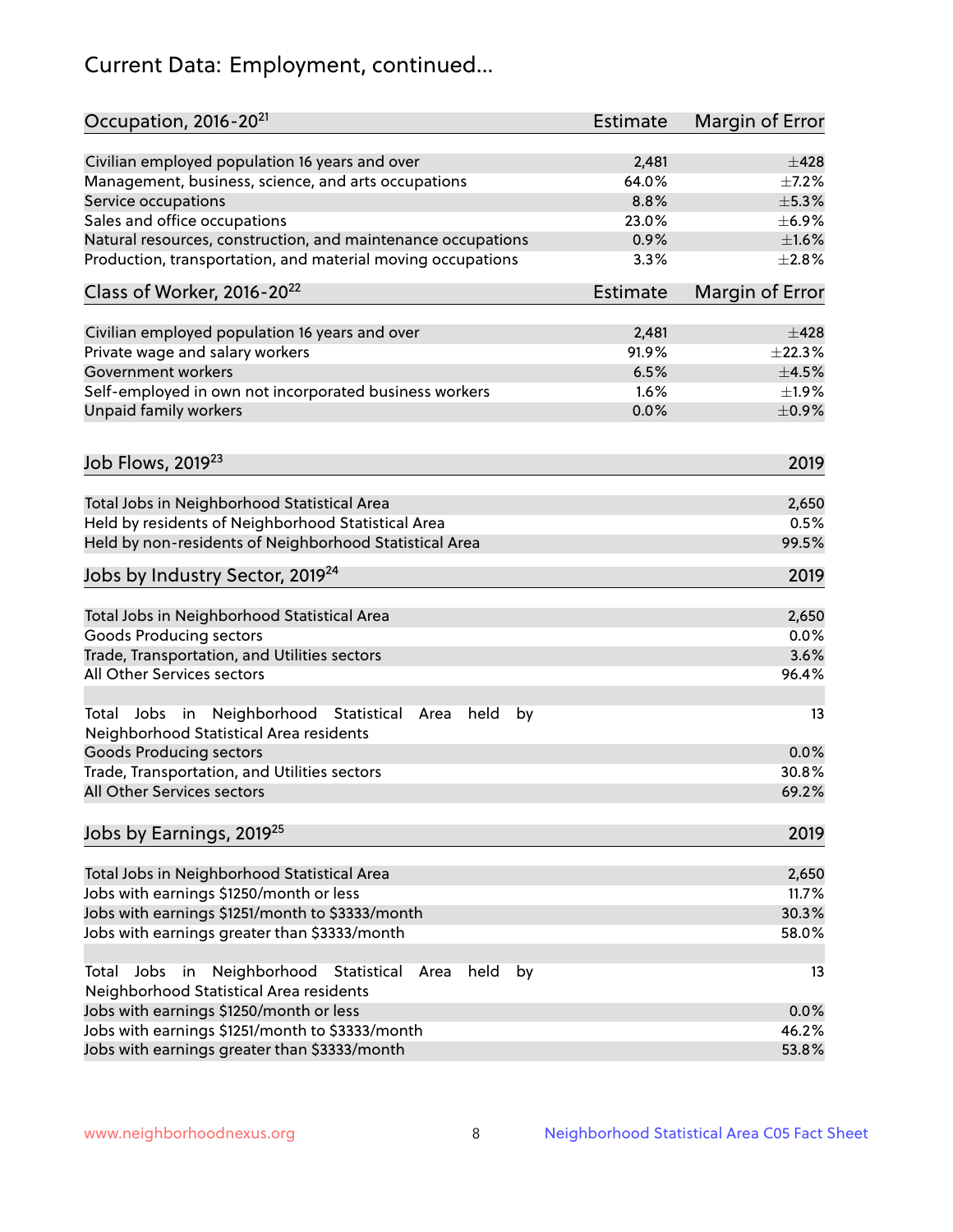# Current Data: Employment, continued...

| Jobs by Age of Worker, 2019 <sup>26</sup>                                                      | 2019  |
|------------------------------------------------------------------------------------------------|-------|
|                                                                                                |       |
| Total Jobs in Neighborhood Statistical Area                                                    | 2,650 |
| Jobs with workers age 29 or younger                                                            | 14.6% |
| Jobs with workers age 30 to 54                                                                 | 64.2% |
| Jobs with workers age 55 or older                                                              | 21.1% |
|                                                                                                |       |
| Total Jobs in Neighborhood Statistical Area held by<br>Neighborhood Statistical Area residents | 13    |
| Jobs with workers age 29 or younger                                                            | 7.7%  |
| Jobs with workers age 30 to 54                                                                 | 69.2% |
| Jobs with workers age 55 or older                                                              | 23.1% |

### Current Data: Education

| School Enrollment, 2016-20 <sup>27</sup>       | Estimate | Margin of Error |
|------------------------------------------------|----------|-----------------|
|                                                |          |                 |
| Population 3 years and over enrolled in school | 358      | ±146            |
| Nursery school, preschool                      | 2.6%     | $+6.4%$         |
| Kindergarten                                   | 3.6%     | $\pm$ 6.4%      |
| Elementary school (grades 1-8)                 | 15.8%    | $\pm$ 14.6%     |
| High school (grades 9-12)                      | 11.6%    | $\pm$ 14.4%     |
| College or graduate school                     | 66.4%    | ±23.2%          |

| Educational Attainment, 2016-20 <sup>28</sup> | Estimate | Margin of Error |
|-----------------------------------------------|----------|-----------------|
|                                               |          |                 |
| Population 25 years and over                  | 2,958    | $\pm 460$       |
| Less than 9th grade                           | 0.8%     | $\pm 2.6\%$     |
| 9th to 12th grade, no diploma                 | 0.7%     | $\pm1.6\%$      |
| High school graduate (includes equivalency)   | $11.0\%$ | $\pm$ 3.5%      |
| Some college, no degree                       | 14.8%    | $\pm$ 5.8%      |
| Associate's degree                            | 3.0%     | $\pm 2.5\%$     |
| Bachelor's degree                             | 44.4%    | $\pm$ 8.3%      |
| Graduate or professional degree               | 25.2%    | $\pm$ 6.5%      |
|                                               |          |                 |
| Percent high school graduate or higher        | 98.5%    | $\pm$ 1.4%      |
| Percent bachelor's degree or higher           | 69.6%    | $\pm$ 7.6%      |
|                                               |          |                 |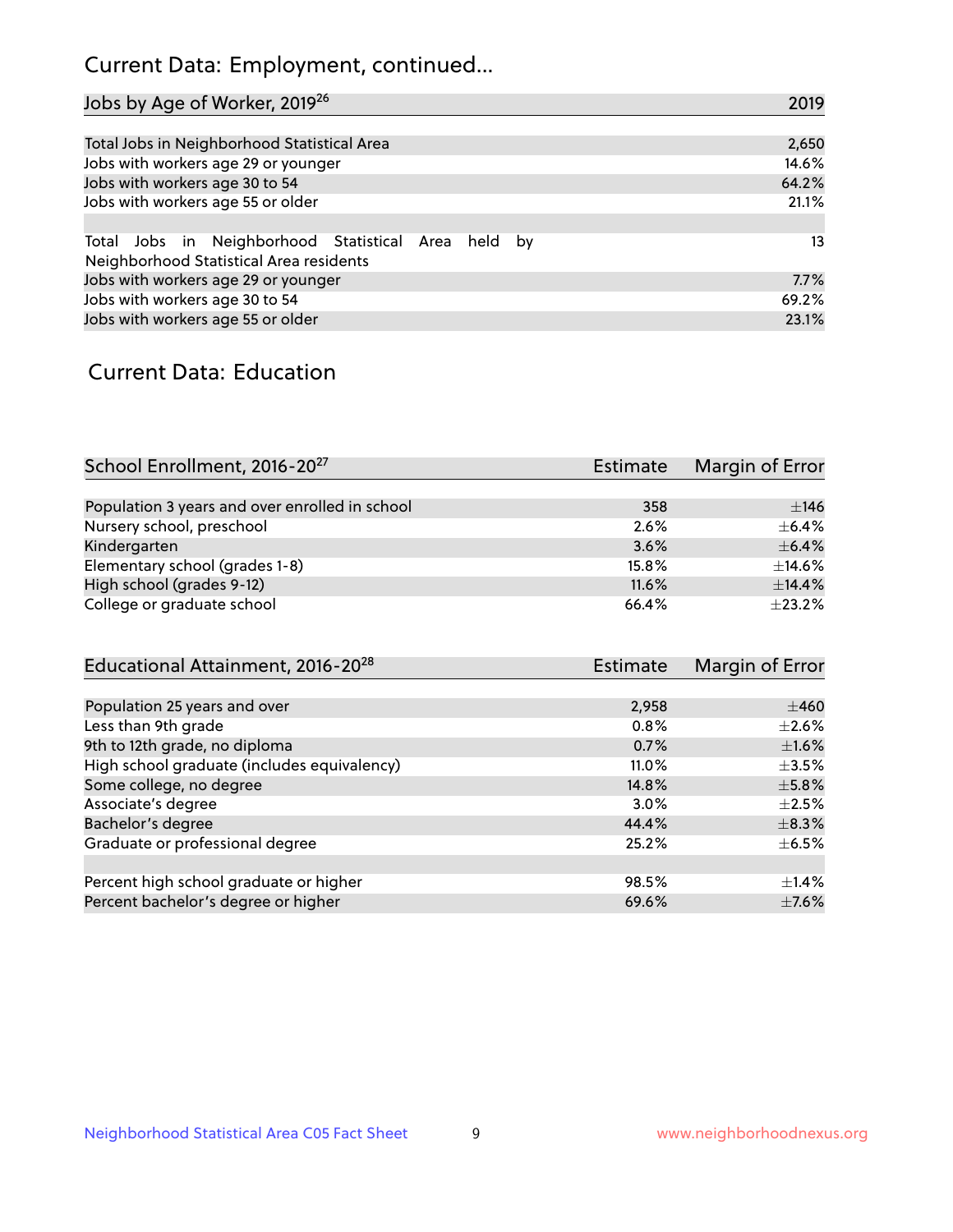# Current Data: Housing

| Households by Type, 2016-20 <sup>29</sup>            | <b>Estimate</b> | Margin of Error |
|------------------------------------------------------|-----------------|-----------------|
|                                                      |                 |                 |
| Total households                                     | 2,136           | $\pm 272$       |
| Family households (families)                         | 30.1%           | $\pm$ 8.5%      |
| With own children under 18 years                     | 6.4%            | $\pm$ 3.8%      |
| Married-couple family                                | 25.7%           | ±7.8%           |
| With own children of the householder under 18 years  | 6.1%            | $\pm 3.6\%$     |
| Male householder, no spouse present, family          | 0.0%            | $\pm$ 0.8%      |
| With own children of the householder under 18 years  | 0.0%            | $\pm 0.8\%$     |
| Female householder, no spouse present, family        | 4.4%            | $\pm$ 4.0%      |
| With own children of the householder under 18 years  | 0.2%            | $\pm 1.1\%$     |
| Nonfamily households                                 | 69.9%           | $\pm$ 5.0%      |
| Householder living alone                             | 55.4%           | $\pm 8.1\%$     |
| 65 years and over                                    | 14.1%           | $\pm$ 5.6%      |
|                                                      |                 |                 |
| Households with one or more people under 18 years    | 7.4%            | $\pm$ 3.8%      |
| Households with one or more people 65 years and over | 18.4%           | $\pm$ 5.9%      |
|                                                      |                 |                 |
| Average household size                               | 1.57            | $\pm$ 0.11      |
| Average family size                                  | 2.27            | $\pm$ 0.95      |
| Housing Occupancy, 2016-20 <sup>30</sup>             | <b>Estimate</b> | Margin of Error |
|                                                      |                 |                 |
| Total housing units                                  | 2,389           | $\pm 242$       |
| Occupied housing units                               | 89.4%           | $\pm$ 6.9%      |
| Vacant housing units                                 | 10.6%           | $\pm$ 7.1%      |
| Homeowner vacancy rate                               | 0.1             | $\pm 2.1$       |
| Rental vacancy rate                                  | 5.1             | $+6.9$          |
| Units in Structure, 2016-20 <sup>31</sup>            | Estimate        | Margin of Error |
|                                                      |                 |                 |
| Total housing units                                  | 2,389           | $\pm 242$       |
| 1-unit, detached                                     | 9.8%            | $\pm 3.5\%$     |
| 1-unit, attached                                     | 6.8%            | $\pm 3.5\%$     |
| 2 units                                              | 0.1%            | $\pm$ 0.9%      |
| 3 or 4 units                                         | 5.4%            | $\pm$ 3.3%      |
| 5 to 9 units                                         | 4.0%            | $\pm 2.9\%$     |
| 10 to 19 units                                       | 10.2%           | $\pm$ 6.5%      |
| 20 or more units                                     | 62.8%           | $\pm$ 7.6%      |
| Mobile home                                          | 0.0%            | $\pm$ 0.7%      |
| Boat, RV, van, etc.                                  | 0.9%            | $\pm 2.7\%$     |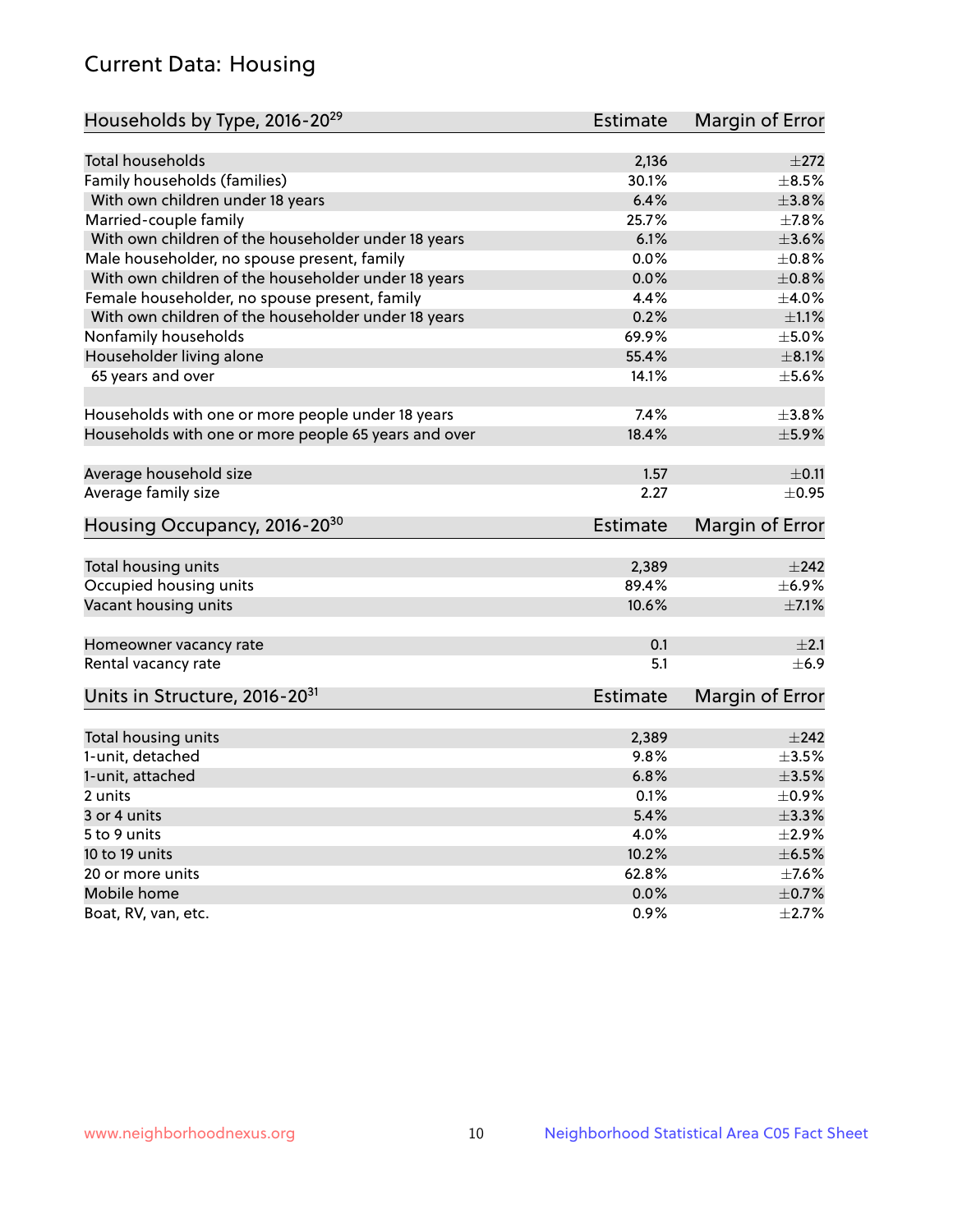# Current Data: Housing, continued...

| Year Structure Built, 2016-20 <sup>32</sup>           | <b>Estimate</b> | <b>Margin of Error</b> |
|-------------------------------------------------------|-----------------|------------------------|
| Total housing units                                   | 2,389           | $\pm 242$              |
| Built 2014 or later                                   | 25.3%           | $\pm$ 8.1%             |
| Built 2010 to 2013                                    | 2.2%            | $\pm 2.2\%$            |
| Built 2000 to 2009                                    | 10.7%           | $\pm$ 5.8%             |
| Built 1990 to 1999                                    | 13.5%           | $\pm$ 6.0%             |
| Built 1980 to 1989                                    | 8.2%            | $\pm$ 3.7%             |
| Built 1970 to 1979                                    | 11.9%           | $\pm$ 5.2%             |
| Built 1960 to 1969                                    | 10.5%           | $\pm$ 5.0%             |
| Built 1950 to 1959                                    | 3.1%            | $\pm 2.2\%$            |
| Built 1940 to 1949                                    | 6.4%            | $\pm$ 3.9%             |
| Built 1939 or earlier                                 | 8.3%            | $\pm$ 4.2%             |
| Housing Tenure, 2016-2033                             | Estimate        | Margin of Error        |
| Occupied housing units                                | 2,136           | $\pm 272$              |
| Owner-occupied                                        | 43.3%           | $\pm$ 7.9%             |
| Renter-occupied                                       | 56.7%           | $\pm$ 9.5%             |
| Average household size of owner-occupied unit         | 1.49            | $\pm$ 0.46             |
| Average household size of renter-occupied unit        | 1.63            | $\pm$ 0.19             |
| Residence 1 Year Ago, 2016-20 <sup>34</sup>           | <b>Estimate</b> | <b>Margin of Error</b> |
| Population 1 year and over                            | 3,310           | ±481                   |
| Same house                                            | 76.7%           | $\pm$ 9.2%             |
| Different house in the U.S.                           | 21.5%           | ±6.9%                  |
| Same county                                           | 11.1%           | $\pm$ 5.1%             |
| Different county                                      | 10.4%           | $\pm$ 5.2%             |
| Same state                                            | 4.2%            | $\pm$ 3.2%             |
| Different state                                       | 6.2%            | $\pm$ 4.2%             |
| Abroad                                                | 1.8%            | ±2.8%                  |
| Value of Housing Unit, 2016-20 <sup>35</sup>          | <b>Estimate</b> | Margin of Error        |
| Owner-occupied units                                  | 926             | $\pm 205$              |
| Less than \$50,000                                    | 0.1%            | $\pm$ 5.0%             |
| \$50,000 to \$99,999                                  | 2.1%            | $\pm$ 4.9%             |
| \$100,000 to \$149,999                                | 13.5%           | $\pm$ 9.6%             |
| \$150,000 to \$199,999                                | 18.5%           | ±10.7%                 |
| \$200,000 to \$299,999                                | 30.7%           | ±12.8%                 |
| \$300,000 to \$499,999                                | 20.1%           | ±11.8%                 |
| \$500,000 to \$999,999                                | 10.0%           | $\pm$ 6.6%             |
| \$1,000,000 or more                                   | 5.0%            | $\pm$ 5.7%             |
| Mortgage Status, 2016-20 <sup>36</sup>                | Estimate        | Margin of Error        |
|                                                       |                 |                        |
| Owner-occupied units<br>Housing units with a mortgage | 926<br>86.5%    | $\pm 205$<br>±10.7%    |
|                                                       |                 |                        |

Neighborhood Statistical Area C05 Fact Sheet 11 11 www.neighborhoodnexus.org

Housing units without a mortgage  $\pm 7.5\%$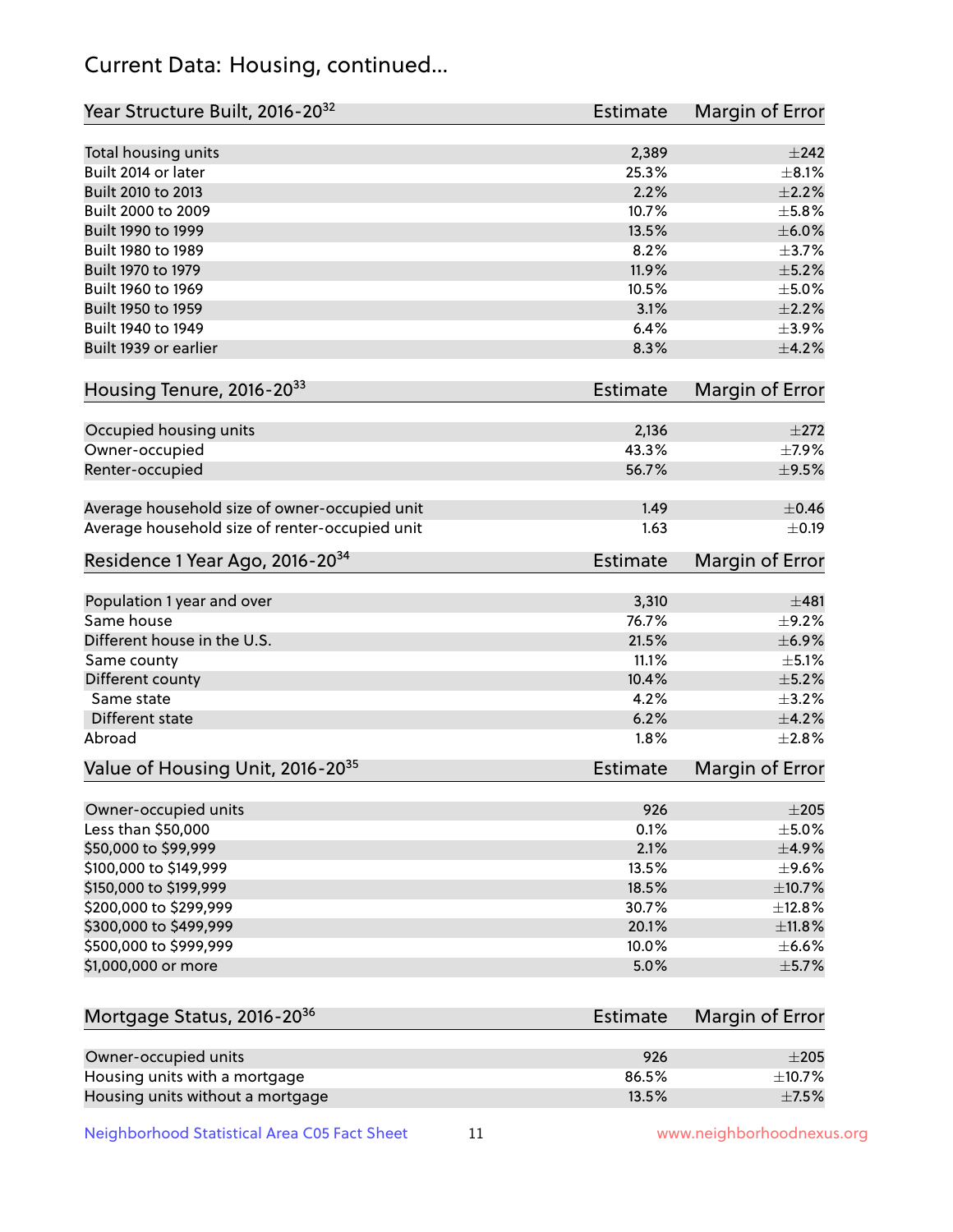# Current Data: Housing, continued...

| Selected Monthly Owner Costs, 2016-20 <sup>37</sup> | Estimate | Margin of Error |
|-----------------------------------------------------|----------|-----------------|
|                                                     |          |                 |
| Housing units with a mortgage                       | 801      | $\pm 203$       |
| Less than \$300                                     | 0.0%     | $\pm 2.9\%$     |
| \$300 to \$499                                      | 0.0%     | $\pm 2.9\%$     |
| \$500 to \$999                                      | 9.3%     | $\pm$ 7.3%      |
| \$1,000 to \$1,499                                  | 37.7%    | ±21.3%          |
| \$1,500 to \$1,999                                  | 26.3%    | $\pm$ 10.0%     |
| \$2,000 to \$2,999                                  | 7.9%     | ±6.8%           |
| \$3,000 or more                                     | 18.7%    | ±10.9%          |
|                                                     |          |                 |
| Median (dollars)                                    | \$1,557  | ±119            |
|                                                     |          |                 |
| Housing units without a mortgage                    | 125      | $\pm 75$        |
| Less than \$150                                     | 0.0%     | ±18.3%          |
| \$150 to \$249                                      | 0.0%     | ±18.3%          |
| \$250 to \$349                                      | 0.0%     | ±18.3%          |
| \$350 to \$499                                      | 48.4%    | ±37.4%          |
| \$500 to \$699                                      | 1.4%     | ±18.9%          |
| \$700 or more                                       | 50.2%    | $\pm$ 40.0%     |
|                                                     |          |                 |
| Median (dollars)                                    | \$705    | $\pm$ 364       |

| Selected Monthly Owner Costs as a Percentage of | <b>Estimate</b> | Margin of Error |
|-------------------------------------------------|-----------------|-----------------|
| Household Income, 2016-2038                     |                 |                 |
|                                                 |                 |                 |
| Housing units with a mortgage <sup>39</sup>     | 768             | $\pm 238$       |
| Less than 20.0 percent                          | 41.9%           | $\pm$ 15.2%     |
| 20.0 to 24.9 percent                            | 19.8%           | ±13.2%          |
| 25.0 to 29.9 percent                            | 12.0%           | $\pm$ 9.7%      |
| 30.0 to 34.9 percent                            | 4.3%            | $\pm$ 5.9%      |
| 35.0 percent or more                            | 22.1%           | $\pm$ 12.6%     |
|                                                 |                 |                 |
| Housing units without a mortgage <sup>40</sup>  | 123             | $\pm$ 83        |
| Less than 10.0 percent                          | 26.3%           | $\pm$ 30.7%     |
| 10.0 to 14.9 percent                            | 15.7%           | $\pm$ 15.9%     |
| 15.0 to 19.9 percent                            | 20.4%           | $\pm$ 27.8%     |
| 20.0 to 24.9 percent                            | 19.7%           | $\pm 20.6\%$    |
| 25.0 to 29.9 percent                            | 15.3%           | $\pm$ 22.1%     |
| 30.0 to 34.9 percent                            | $0.0\%$         | $\pm$ 13.1%     |
| 35.0 percent or more                            | 2.5%            | $\pm$ 23.6%     |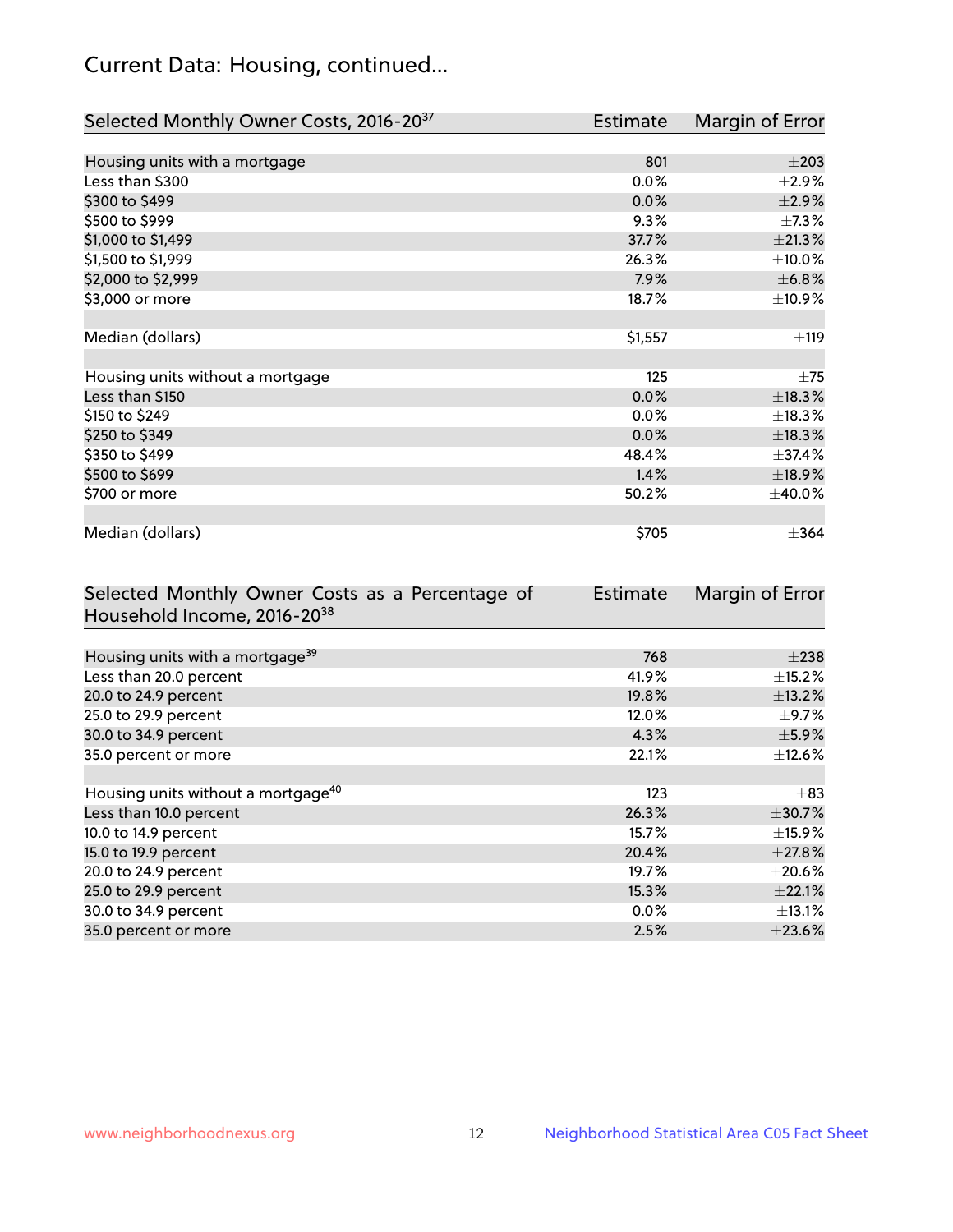# Current Data: Housing, continued...

| Gross Rent, 2016-20 <sup>41</sup>               | <b>Estimate</b> | Margin of Error |
|-------------------------------------------------|-----------------|-----------------|
|                                                 |                 |                 |
| Occupied units paying rent                      | 1,187           | $\pm$ 247       |
| Less than \$200                                 | 2.1%            | $\pm$ 3.2%      |
| \$200 to \$499                                  | 8.0%            | ±7.3%           |
| \$500 to \$749                                  | 0.0%            | $\pm$ 3.0%      |
| \$750 to \$999                                  | 5.0%            | $\pm$ 5.7%      |
| \$1,000 to \$1,499                              | 22.7%           | $\pm$ 8.3%      |
| \$1,500 to \$1,999                              | 41.2%           | ±11.4%          |
| \$2,000 or more                                 | 21.1%           | ±11.2%          |
| Median (dollars)                                | \$1,649         | ±79             |
|                                                 |                 |                 |
| No rent paid                                    | 23              | $\pm 65$        |
|                                                 |                 |                 |
| Gross Rent as a Percentage of Household Income, | <b>Estimate</b> | Margin of Error |
| $2016 - 20^{42}$                                |                 |                 |
|                                                 |                 |                 |
| Occupied units paying rent <sup>43</sup>        | 1,177           | $\pm 288$       |
| Less than 15.0 percent                          | 12.4%           | $\pm$ 7.0%      |
| 15.0 to 19.9 percent                            | 12.2%           | $\pm$ 8.1%      |
| 20.0 to 24.9 percent                            | 27.0%           | ±12.1%          |
| 25.0 to 29.9 percent                            | 18.1%           | $\pm$ 7.8%      |
| 30.0 to 34.9 percent                            | 3.0%            | $\pm$ 4.0%      |
| 35.0 percent or more                            | 27.4%           | $\pm$ 11.6%     |

# Current Data: Transportation

| Commuting to Work, 2016-20 <sup>44</sup>  | <b>Estimate</b> | Margin of Error |
|-------------------------------------------|-----------------|-----------------|
|                                           |                 |                 |
| Workers 16 years and over                 | 2,471           | $\pm$ 407       |
| Car, truck, or van - drove alone          | 82.2%           | $\pm$ 5.6%      |
| Car, truck, or van - carpooled            | 5.5%            | $\pm$ 4.5%      |
| Public transportation (excluding taxicab) | $1.0\%$         | $\pm 1.5\%$     |
| Walked                                    | 0.1%            | $\pm$ 0.7%      |
| Other means                               | 4.0%            | $\pm 2.8\%$     |
| Worked at home                            | 7.3%            | $\pm$ 5.2%      |
|                                           |                 |                 |
| Mean travel time to work (minutes)        | 21.3            | ±1.6            |

| Access to a Vehicle, 2016-20 <sup>45</sup> | Estimate | Margin of Error |
|--------------------------------------------|----------|-----------------|
|                                            |          |                 |
| Occupied housing units                     | 2,136    | $\pm 272$       |
| No vehicles available                      | 10.7%    | $\pm$ 5.6%      |
| 1 vehicle available                        | 52.7%    | ±9.8%           |
| 2 vehicles available                       | 33.9%    | $+9.5%$         |
| 3 or more vehicles available               | 2.7%     | $+2.8%$         |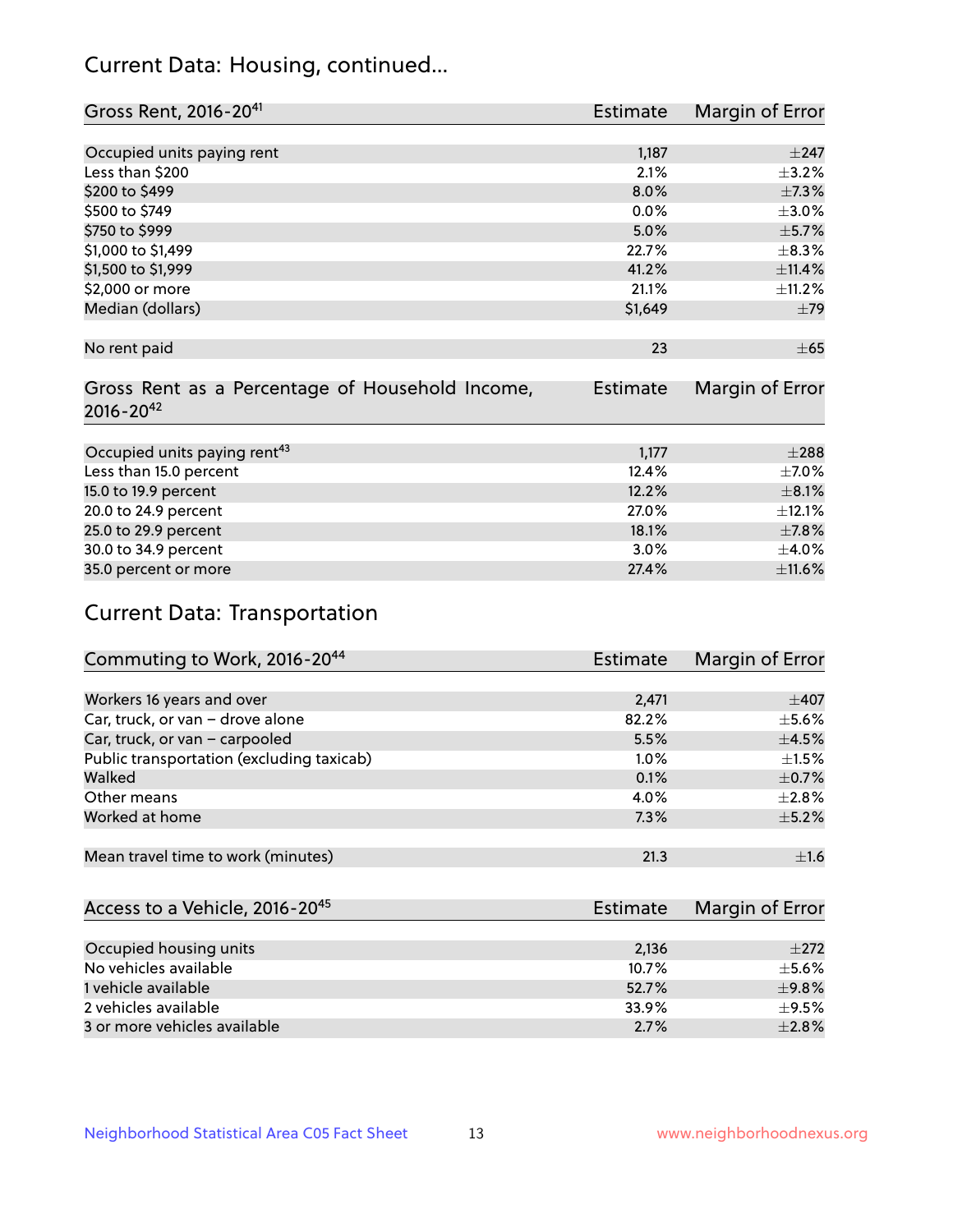# Current Data: Health

| Health Insurance coverage, 2016-2046                    | <b>Estimate</b> | <b>Margin of Error</b> |
|---------------------------------------------------------|-----------------|------------------------|
|                                                         |                 |                        |
| Civilian Noninstitutionalized Population                | 3,351           | $\pm 488$              |
| With health insurance coverage                          | 96.6%           | ±19.9%                 |
| With private health insurance coverage                  | 87.3%           | $\pm 4.5\%$            |
| With public health coverage                             | 18.0%           | $\pm$ 5.7%             |
| No health insurance coverage                            | 3.4%            | $\pm$ 3.1%             |
| Civilian Noninstitutionalized Population Under 19 years | 225             | $+225$                 |
| No health insurance coverage                            | 0.0%            | ±10.2%                 |
|                                                         |                 |                        |
| Civilian Noninstitutionalized Population 19 to 64 years | 2,670           | $\pm$ 437              |
| In labor force:                                         | 2,426           | ±416                   |
| Employed:                                               | 2,361           | $\pm 400$              |
| With health insurance coverage                          | 95.7%           | $\pm 2.7\%$            |
| With private health insurance coverage                  | 95.7%           | $\pm 2.7\%$            |
| With public coverage                                    | 1.1%            | $\pm 2.8\%$            |
| No health insurance coverage                            | 4.3%            | $\pm$ 3.9%             |
|                                                         |                 |                        |
| Unemployed:                                             | 65              | $+400$                 |
| With health insurance coverage                          | 81.7%           | ±54.4%                 |
| With private health insurance coverage                  | 79.6%           | ±57.7%                 |
| With public coverage                                    | 2.0%            | ±30.1%                 |
| No health insurance coverage                            | 18.3%           | ±48.1%                 |
|                                                         |                 |                        |
| Not in labor force:                                     | 244             | $\pm$ 133              |
| With health insurance coverage                          | 99.8%           | ±4.3%                  |
| With private health insurance coverage                  | 40.0%           | ±26.3%                 |
| With public coverage                                    | 60.1%           | ±23.5%                 |
| No health insurance coverage                            | 0.2%            | ±6.8%                  |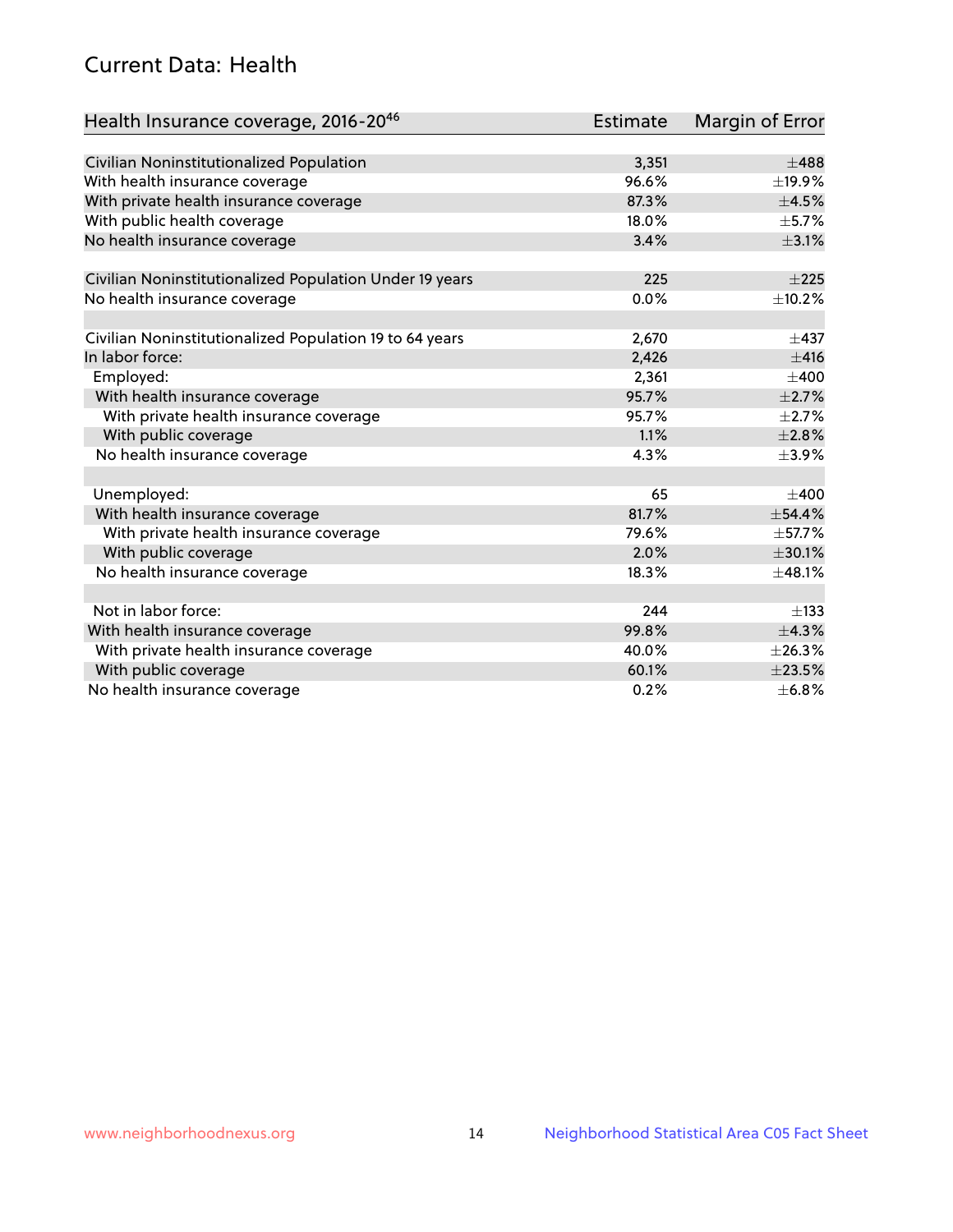#### Notes:

- 1. Source: U.S. Census Bureau, Decennial Census 2000, SF1 tables P8, P12; American Community Survey, tables B01001, B03002
- 2. This category includes Pacific Islanders, Native Americans and Alaska Natives, people who identify as some other race, and those who identify as bi/multi racial.
- 3. Source: U.S. Census Bureau, Decennial Census 2000, SF1 tables P15, P16, P18, P19; American Community Survey, tables B11001, B11005, B11003
- 4. Source: U.S. Census Bureau, Decennial Census 2000, SF3 table P37; American Community Survey, table B15002
- 5. Source: U.S. Census Bureau, Longitudinal Employer-Household Dynamics Residential Area Characteristics, Table JT01 (Primary Jobs); Workplace Area Characteristics, Table JT00 (All Jobs)
- 6. Source: U.S. Census Bureau, Decennial Census 2000, SF3 tables P52, P87; American Community Survey, tables B19001, B17001
- 7. Source: U.S. Census Bureau, Decennial Census 2000, SF1 tables H3, H4; American Community Survey, tables B25002, B25009
- 8. Source: U.S. Census Bureau, Decennial Census 2000, SF3 table H44; American Community Survey, tables B25044
- 9. Source: Atlanta Police Department, COBRA; U.S. Census Bureau, American Community Survey, table B01001
- 10. Source: U.S. Census Bureau, American Community Survey, table B01001
- 11. Source: U.S. Census Bureau, American Community Survey, table B03002
- 12. Source: U.S. Census Bureau, American Community Survey, table B05002
- 13. Source: U.S. Census Bureau, American Community Survey, table B05003
- 14. Source: U.S. Census Bureau, American Community Survey, tables B19001, B19025, B19051, B19061, B19055, B19065, B19059, B19069, B19056, B19066, B19057, B19067, B22001, B19101, B19127
- 15. Source: U.S. Census Bureau, American Community Survey, tables B19201, B19214, B20017, B19313
- 16. Source: U.S. Census Bureau, American Community Survey, table B17010
- 17. Source: U.S. Census Bureau, American Community Survey, tables B17001, B17006, B17021, B17007. Table totals may be lower than the total population, as they are based on the population for whom poverty status is determined.
- 18. Source: U.S. Census Bureau, American Community Survey, B17001H, B17001B, B17001D, B17001I. Table totals may be lower than the total population, as they are based on the population for whom poverty status is determined.
- 19. Source: U.S. Census Bureau, American Community Survey, tables B23001, B23008
- 20. Source: U.S. Census Bureau, American Community Survey, table C24030
- 21. Source: U.S. Census Bureau, American Community Survey, table C24010
- 22. Source: U.S. Census Bureau, American Community Survey, table B24080
- 23. Source: U.S. Census Bureau, Longitudinal Employer-Household Dynamics Origin-Destination Data, Tables JT00 Main and JT00 Aux
- 24. Source: U.S. Census Bureau, Longitudinal Employer-Household Dynamics Origin-Destination Data, Tables JT00 Main and JT00 Aux
- 25. Source: U.S. Census Bureau, Longitudinal Employer-Household Dynamics Origin-Destination Data, Tables JT00 Main and JT00 Aux
- 26. Source: U.S. Census Bureau, Longitudinal Employer-Household Dynamics Origin-Destination Data, Tables JT00 Main and JT00 Aux
- 27. Source: U.S. Census Bureau, American Community Survey, table B14001
- 28. Source: U.S. Census Bureau, American Community Survey, table B15002
- 29. Source: U.S. Census Bureau, American Community Survey, tables B11001, B11003, B11007, B11005, B09019
- 30. Source: U.S. Census Bureau, American Community Survey, tables B25002, B25003, B25004
- 31. Source: U.S. Census Bureau, American Community Survey, table B25024
- 32. Source: U.S. Census Bureau, American Community Survey, table B25034
- 33. Source: U.S. Census Bureau, American Community Survey, tables B25009, B25008, B25003
- 34. Source: U.S. Census Bureau, American Community Survey, table B07003
- 35. Source: U.S. Census Bureau, American Community Survey, table B25075. This value is self-reported and may differ from home values as determined by the County Tax Assessor.
- 36. Source: U.S. Census Bureau, American Community Survey, table B25081
- 37. Source: U.S. Census Bureau, American Community Survey, table B25087
- 38. Source: U.S. Census Bureau, American Community Survey, table B25091
- 39. Excludes units where Selected Monthly Owner Costs as a Percentage of Income cannot be computed.
- 40. Excludes units where Selected Monthly Owner Costs as a Percentage of Income cannot be computed.
- 41. Source: U.S. Census Bureau, American Community Survey, table B25063
- 42. Source: U.S. Census Bureau, American Community Survey, table B25070
- 43. Excludes units where Gross Rent as a Percentage of Income cannot be computed.
- 44. Source: U.S. Census Bureau, American Community Survey, tables B08101, B08013
- 45. Source: U.S. Census Bureau, American Community Survey, table B25044
- 46. Source: U.S. Census Bureau, American Community Survey, tables B18135, B27011

The dagger (†) symbol denotes values that cannot be computed.